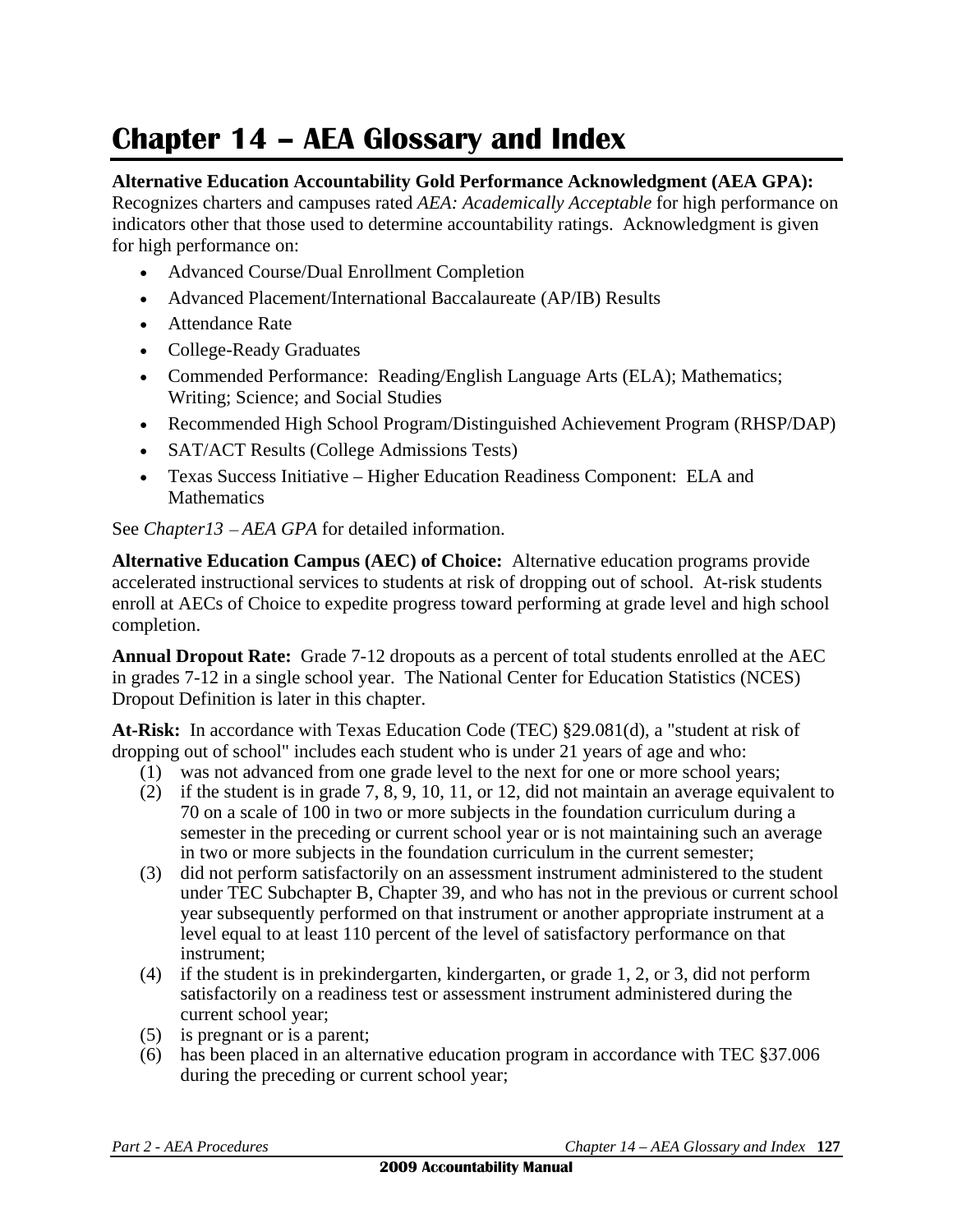- (7) has been expelled in accordance with TEC §37.007 during the preceding or current school year;
- (8) is currently on parole, probation, deferred prosecution, or other conditional release;
- (9) was previously reported through the Public Education Information Management System (PEIMS) to have dropped out of school;
- (10) is a student of limited English proficiency, as defined by TEC §29.052;
- (11) is in the custody or care of the Department of Protective and Regulatory Services or has, during the current school year, been referred to the department by a school official, officer of the juvenile court, or law enforcement official;
- (12) is homeless, as defined by 42 U.S.C. Section 11302, and its subsequent amendments; or
- (13) resided in the preceding school year or resides in the current school year in a residential placement facility in the district, including a detention facility, substance abuse treatment facility, emergency shelter, psychiatric hospital, halfway house, or foster group home.

**Campus Accountability Subset:** Only test results for students enrolled on the same campus on the PEIMS enrollment snapshot date (the last Friday in October) and on the testing date are included in the campus performance measure.

**Completion Rate II Indicator:** Longitudinal rate that shows the percent of students who graduate, receive a General Educational Development (GED) certificate, or who are continuing their education four years after first attending grade 9. These students' progress is tracked over the four years using data provided to the Texas Education Agency (TEA) by districts and charters and data available in the statewide GED database. Graduates, continuing students (students who return to school for a fifth year), and GED recipients are counted as completers in the calculation of Completion Rate II.

**District Accountability Subset:** Only test results for students enrolled in the same charter on the PEIMS enrollment snapshot date (the last Friday in October) and on the testing date are included in the charter performance measure.

**Hurricane Ike Provision:** If the 2009 rating is *AEA: Academically Unacceptable*, then eligible charters and AECs will be rated *AEA: Not Rated – Other*.

**NCES Dropout Definition:** Under this definition, a dropout is a student who is enrolled in Texas public school in grade 7-12, does not return to Texas public school the following fall, is not expelled, and does not graduate, receive a GED certificate, continue high school outside the Texas public school system or begin college, or die. See *Appendix I* for more information.

**Registered AEC:** Term used to refer collectively to AECs of Choice and Residential Facilities that are registered for evaluation under AEA procedures and meet the at-risk registration criterion.

**Required Improvement:** Compares prior-year performance to current-year performance. In order to qualify for this comparison, the target group (All Students or any student group) must meet a minimum size requirement for the prior year.

**Residential Facility:** Education services are provided to students in residential programs and facilities operated under contract with the Texas Youth Commission (TYC), students in detention centers and correctional facilities that are registered with the Texas Juvenile Probation Commission (TJPC), and students in private residential treatment centers.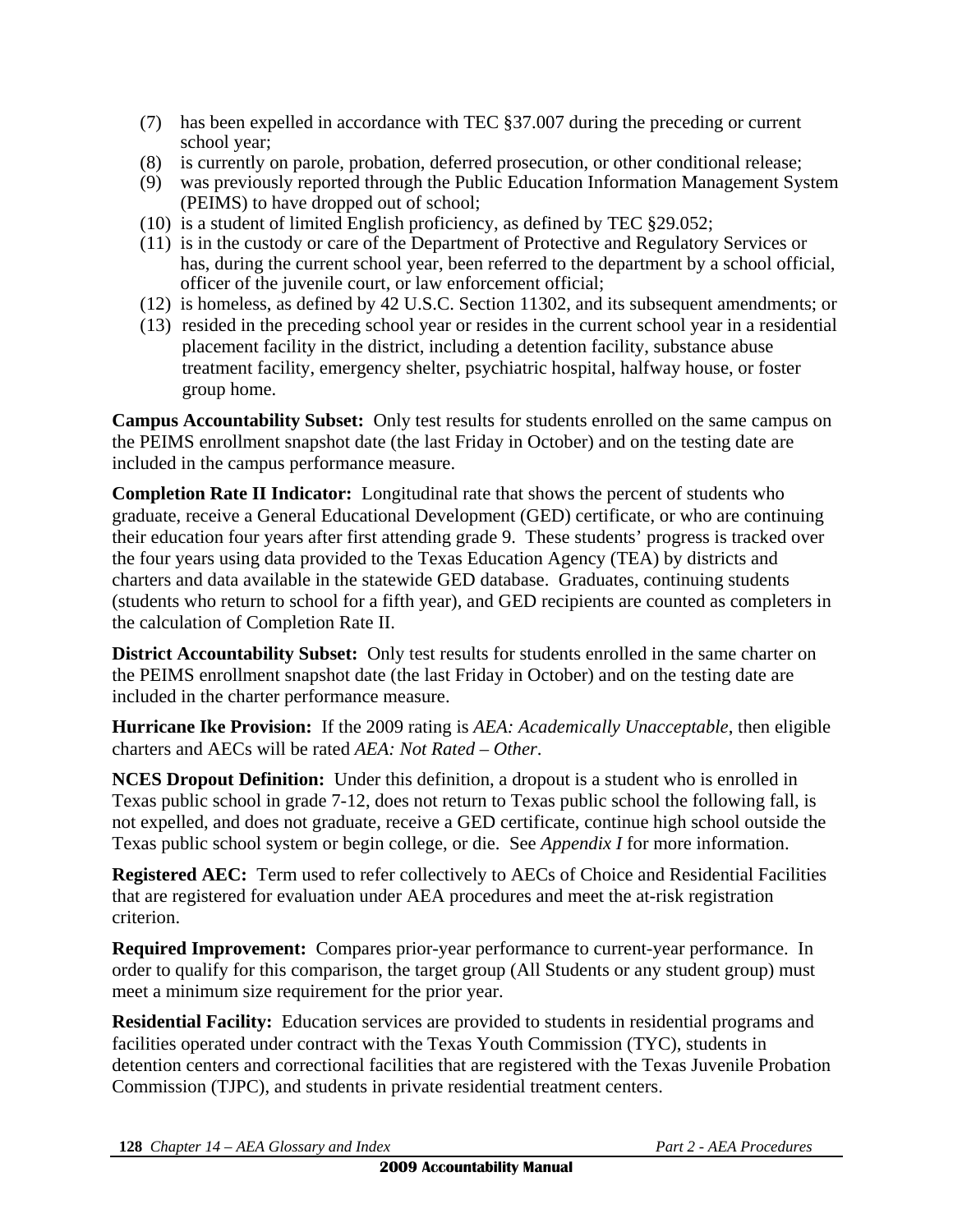**School Leaver Provision (SLP) for 2009***.* In April 2008, the Commissioner of Education announced that the 2009 SLP would apply only to the Annual Dropout Rate indicator evaluated under AEA procedures. However, revising the Annual Dropout Rate standard to 20.0% eliminates the need to use the SLP in 2009 and beyond.

**Special Analysis:** Ensures that ratings based on small numbers of tests are assigned appropriately. Special Analysis consists of analyzing current and past performance data to determine if the initial rating assigned under the automated evaluation process is an aberration or an indication of consistent performance. Special analysis is conducted at the AEC level when there are fewer than 10 at-risk TAKS tests in the district or charter. Special analysis is conducted at the charter level when there are fewer than 10 TAKS tests in the charter.

**TAKS (Accommodated):** This assessment has the same questions as the TAKS, but allows certain accommodations for students with disabilities. Performance on these tests is being phased into the accountability system over three years. The TAKS (Accommodated) results below are included in the TAKS Progress indicator beginning in 2008. In 2010, performance on all TAKS (Accommodated) tests will be used in the accountability system.

- English Language Arts (ELA) (grade 11)
- Mathematics (grade  $11$ )
- Science (grades  $5, 8, 10$ , and  $11$ ; grade  $5$  Spanish)
- Social Studies (grades 8, 10, and 11)

**TAKS Progress Indicator:** The TAKS Progress indicator includes TAKS tests meeting the student passing standard *or* meeting the Texas Projection Measure (TPM) at grades 3-10 *or* meeting the Texas Growth Index (TGI) grade 11 *and* TAKS exit-level retests meeting the student passing standard at the spring administrations (April/May and March) or in the previous fall or summer (October and July).

**Texas Growth Index (TGI):** Developed for accountability purposes to evaluate individual student growth from one year to the next on the TAKS. The TGI compares how students taking a TAKS subject test in one year perform on the same TAKS subject test in the next higher grade the following year. An individual TGI score indicates the amount of growth for each student in relation to the average growth of all students who performed at the same level in the base year. The TGI score of zero (0) indicates that the year-to-year change in scale score is equal to the average change. The TGI measures growth for a student who passes as well as a student who does not pass the TAKS.

**Texas Projection Measure (TPM):** TPM is a multi-level regression-based model that predicts student performance by subject in the next high-stakes grade (5, 8, and 11). A student projected to be at or above proficiency in the next high stakes grade is determined to have met the improvement standard.